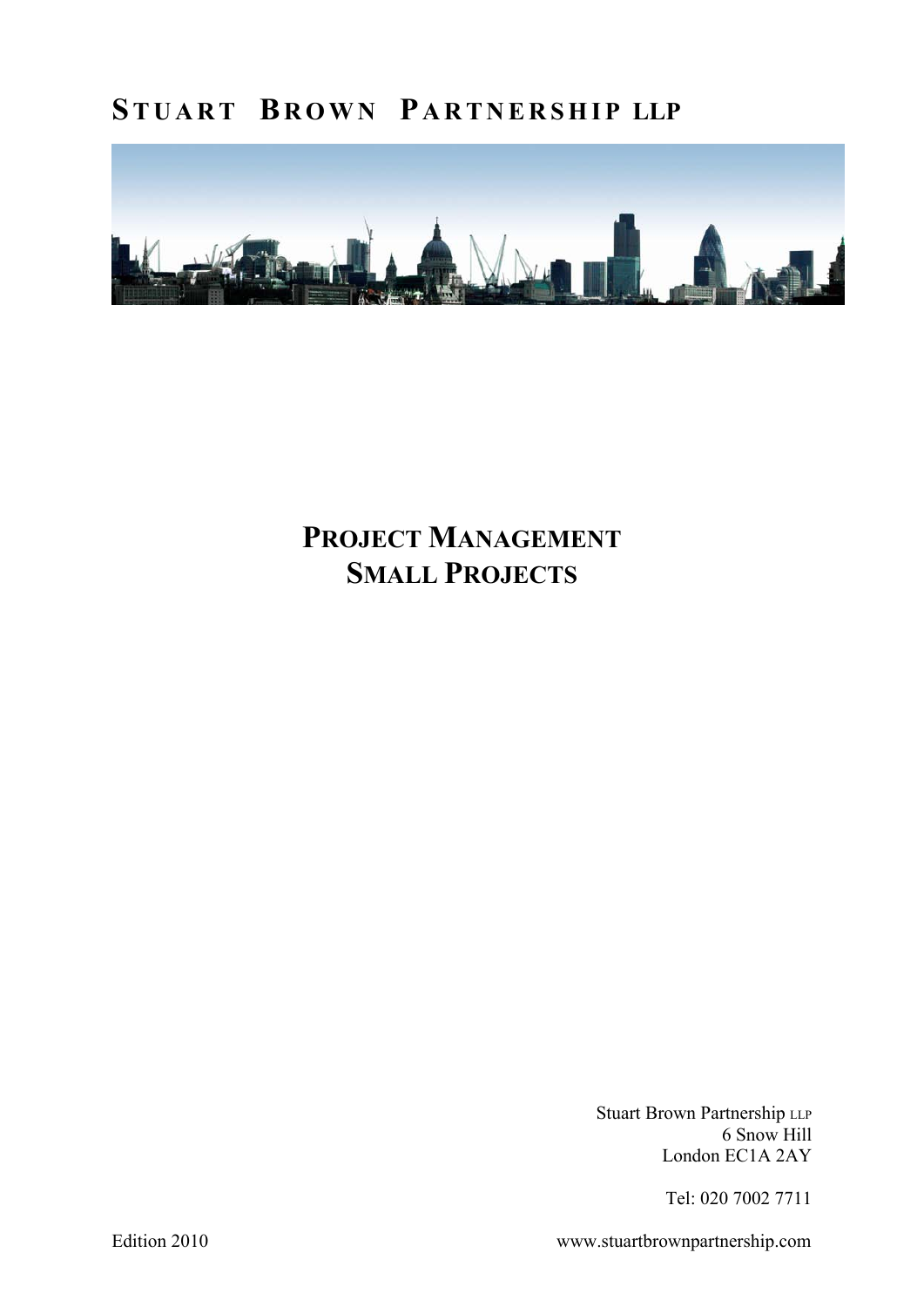The Stuart Brown Partnership (SBP) has been fitting out offices since its inception, in 1989. We have built up an extensive working history with many professions, and our Client List now includes some of the largest and most prestigious names in many fields.

However, we at SBP also pride ourselves on our ability to offer the same level of professional services, attention to detail and client loyalty to all of our smaller projects too.

We have been lucky enough to be involved with quite a few smaller projects over the last decade or so, and have built up a great deal of expertise in this area. We have had to tailor our approach from that used on our larger projects, as economies of scale demand.

Through the experience gained from such projects, we are now able to offer the same quality project management services to projects of all sizes, from just a few thousand sq ft to the hundreds of thousands of sq ft that our largest projects require.

Our diversification and adaptability is clearly shown in our small projects client list, which includes the Worshipful Company of Clockmakers, BAE Systems, Strutt & Parker, Lovells and BAE Systems.

The work we have undertaken has included all aspects of modern construction, refurbishment with the client in situ, a quick yet thorough re-fit of a floor, design and build and in the case of the Clockmakers Museum, installation of priceless artefacts and historical timepieces.

A brief summary of some of our smaller projects are outlined over the next few pages.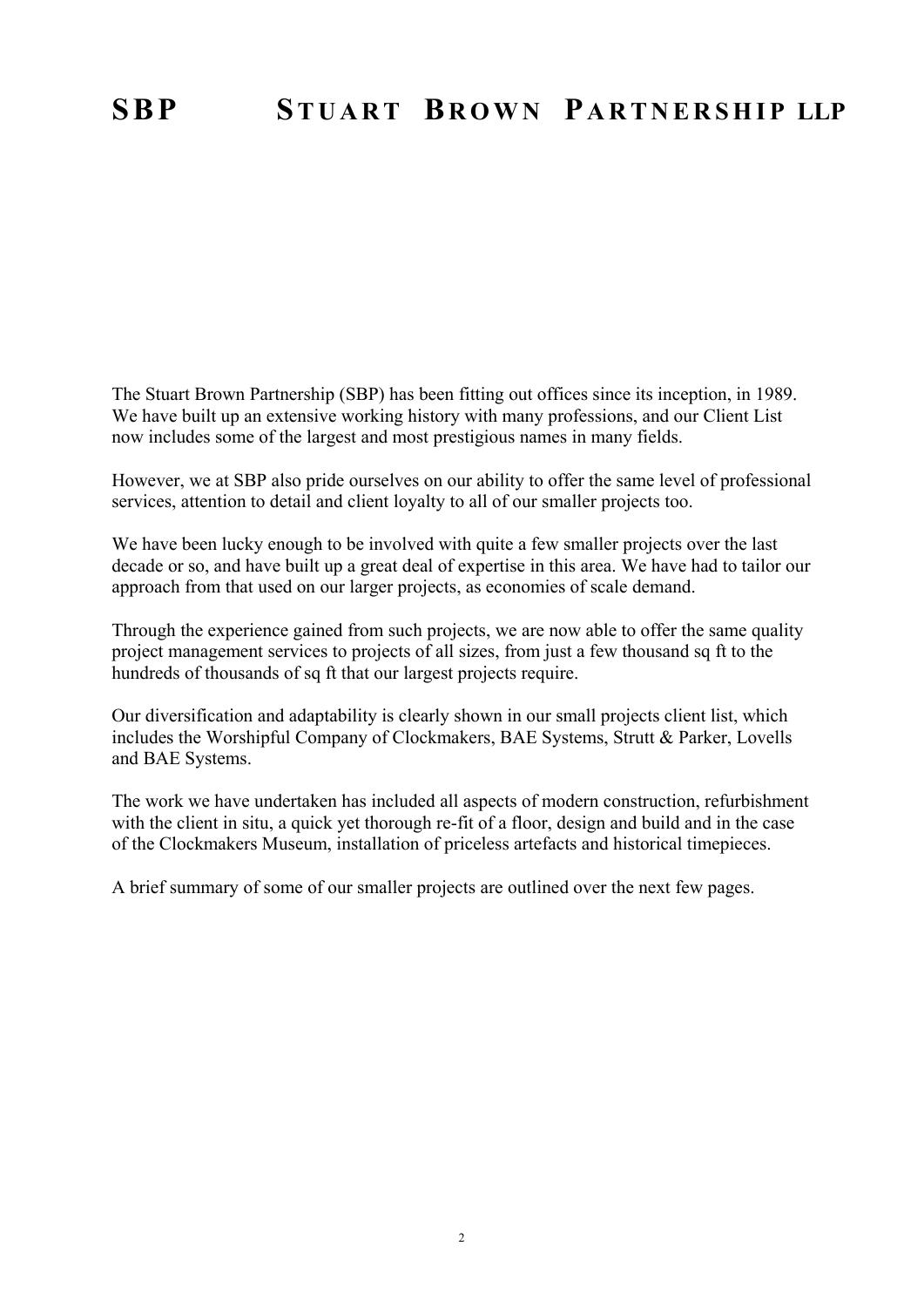#### THE WORSHIPFUL COMPANY OF CLOCKMAKERS: The Clockmaker's Museum



We project managed the complete fit out of part of the Guildhall to become the new home to the Clockmaker's Museum. Their collection contains numerous priceless artefacts, which ensured that the project had to be absolutely secure as well as faultless.



The project was completed on time, to budget but perhaps most importantly, breakage free!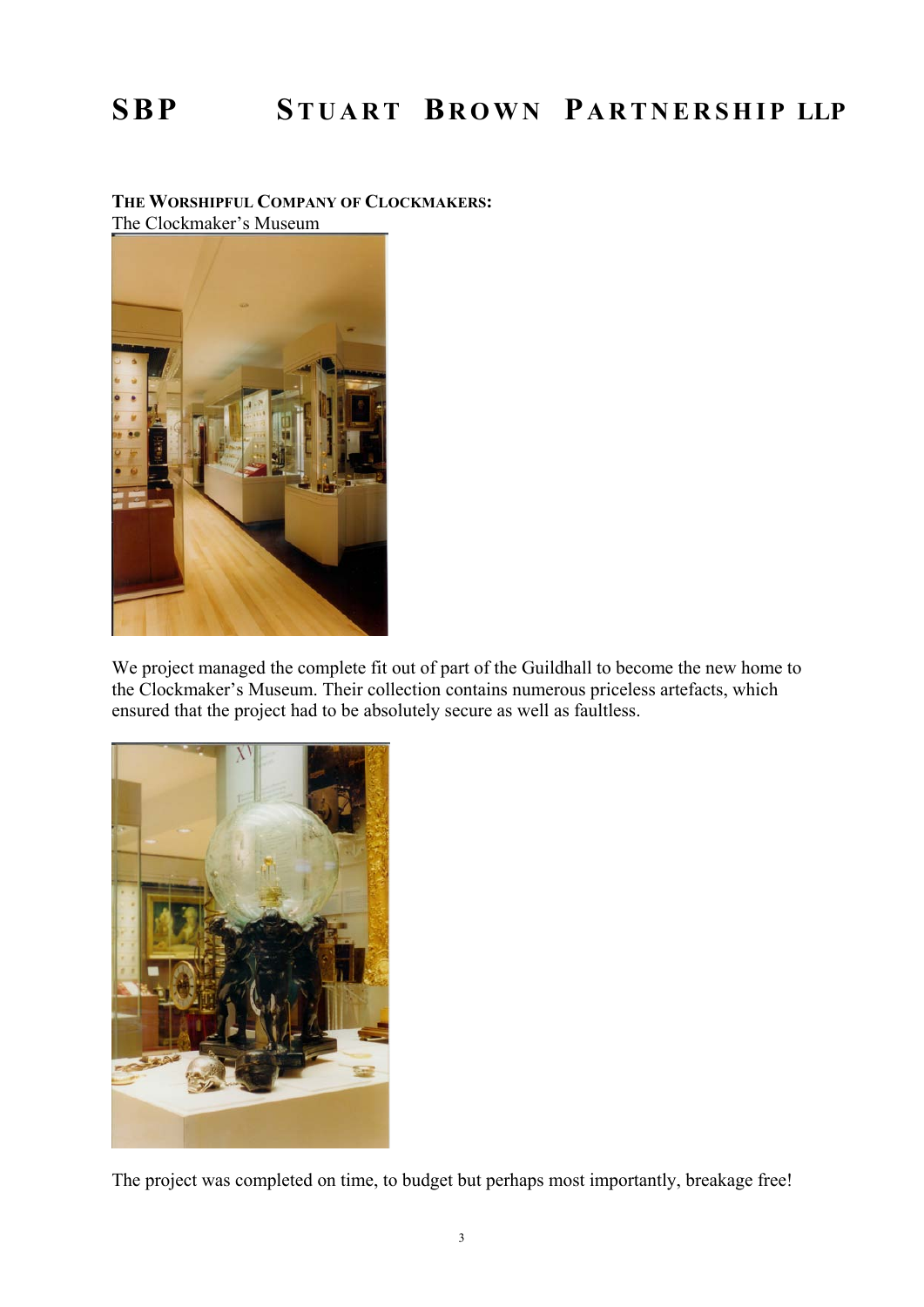#### THE CLOCKMAKER'S MUSEUM, LONDON London Guildhall

Creation of new museum in pre-existing space Priceless exhibits High quality fit out.

### Project scope

Reworking existing space New M&E Minimal disruption to rest of Guildhall.

#### Activities

Managed the design Assisted with raising funds Negotiated with the Guildhall on client's behalf Appointment of professional team Managed the fit-out Enhanced security.

#### Result

Project completed on time and to budget.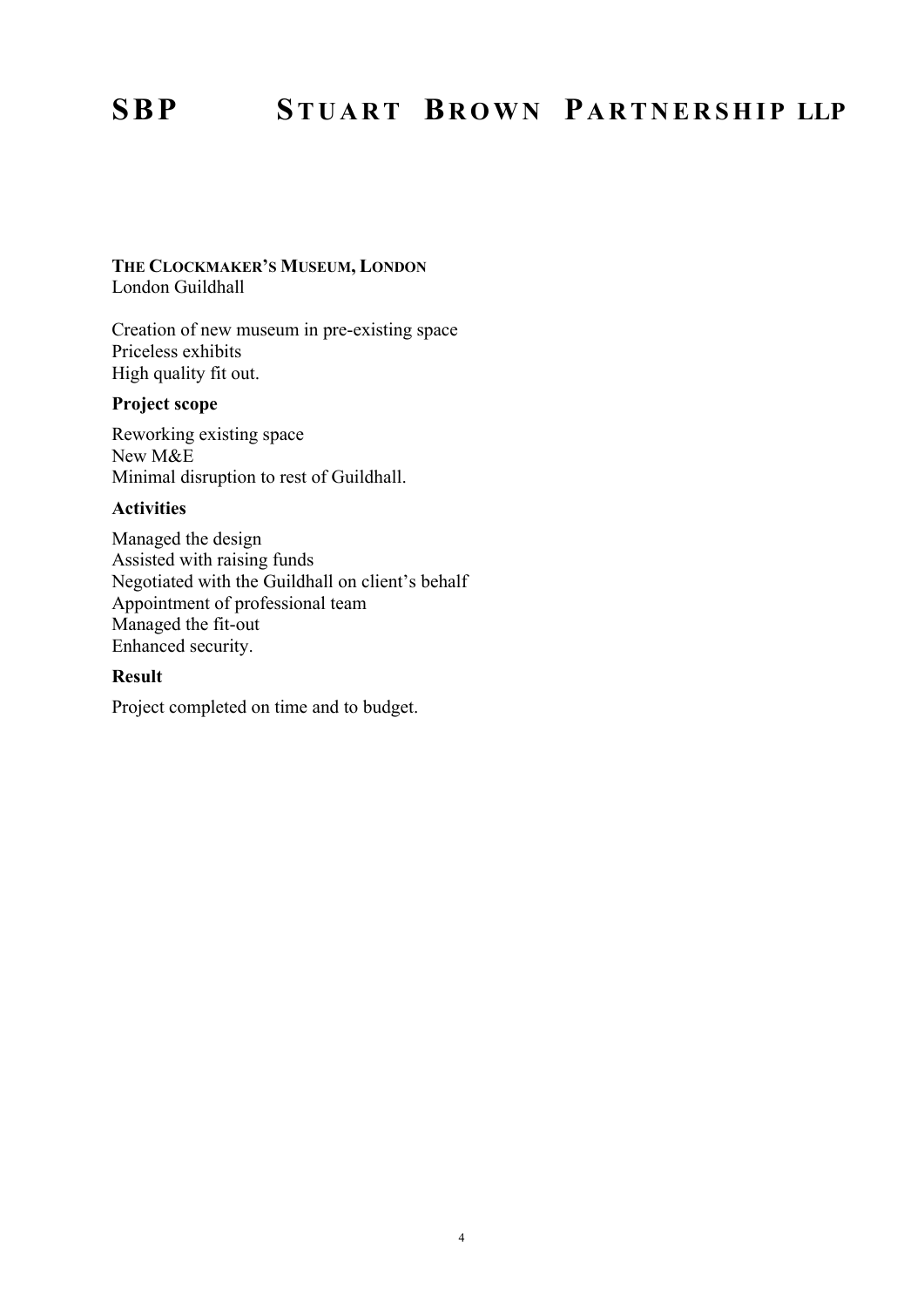### DECHERT: 160 Queen Victoria Street, London



The project included offices, conference areas, canteen and reception.

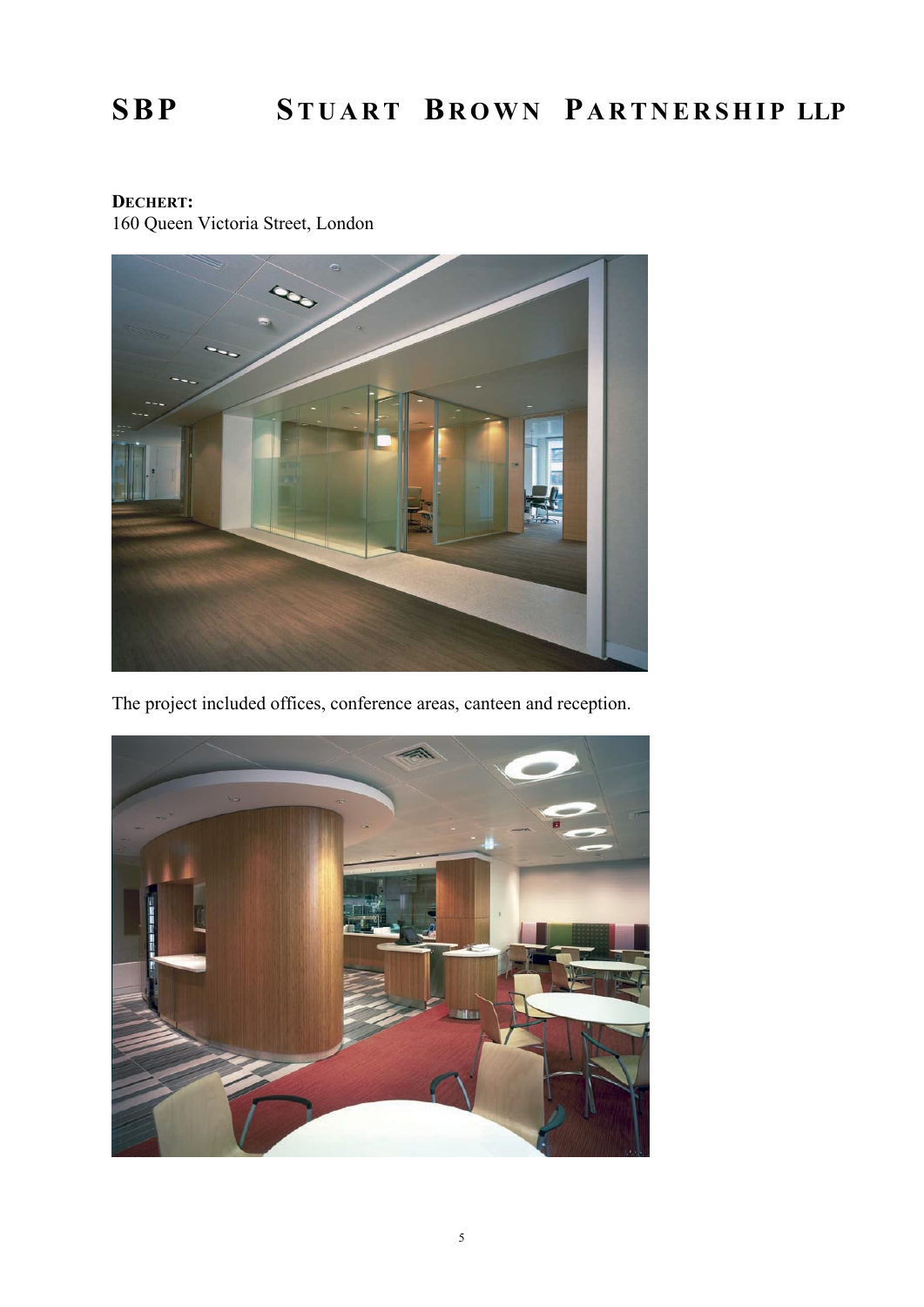#### **DECHERT** 160 Queen Victoria Street

#### Project scope

Cat B Fit-Out of offices within a multi- tenanted occupied building 55,000 Sq Ft 230 staff to be relocated New Headquarters Building High quality fit-out

#### Activities

Assisted with Building selection Developed the Client Brief Appointed the professional team Appointment of Main Contractor Managed the design Fit-out Installation of furniture

#### Result

Project completed on time and to budget.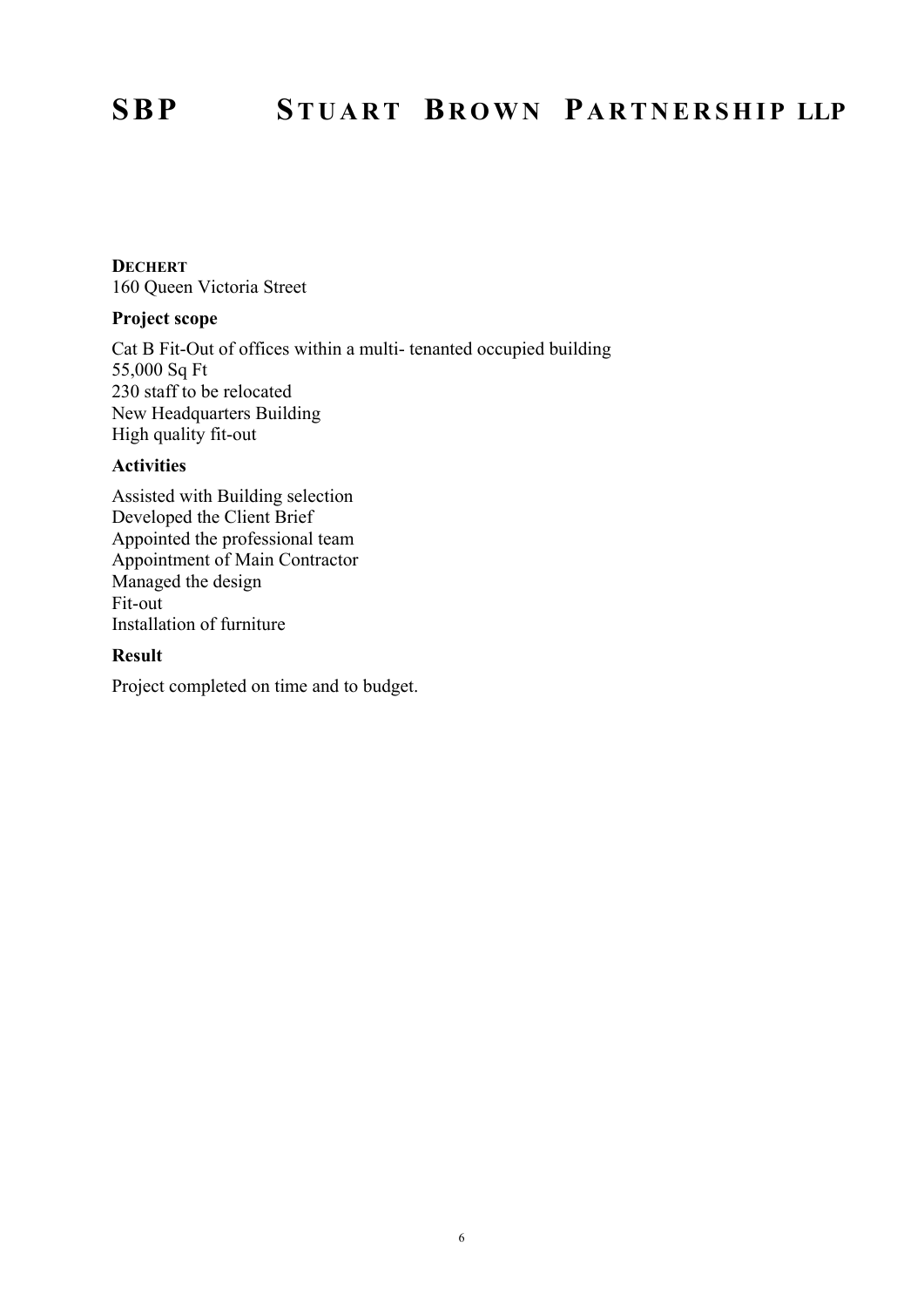#### STRUTT & PARKER

1 Angel Court EC2R 7HJ 1,500 sq ft

The project scope included the full refurbishment of this small city office, whilst still occupied by the client.

Replaced carpet throughout. Re-painted walls throughout. Painted over vinyl wallpaper throughout. Cleaned ceiling tiles throughout. Dismantled cellular office but retained glazed partition. Created new office and reinstated salvaged glazed partition. Relocated comms cabinet to new location. Plumbing in of new water machine. Procurement and installation of new desking and storage furniture Relocation of franking machine. Relocation of Network photocopier.

All Works took place out of hours due to the office being manned

#### NORTON ROSE

101 Moorgate EC2M 6SL 40,000 sq ft

The project scope included the reconfiguration of an existing facility for cost effective short term occupancy by the Client. This involved the complete re-fit of the office areas and the upgrade of the core areas

Assisted the negotiation of the Agreement to Lease and negotiations with the Landlord Appointed the professional team Managed the design (of the overall interior) Stripped building to Shell and Core and then rebuilt it Managed the refurbishment of the plant Managed procurement Managed the construction Managed physical relocation Managed filing review and relocation Purchased all furniture and managed installation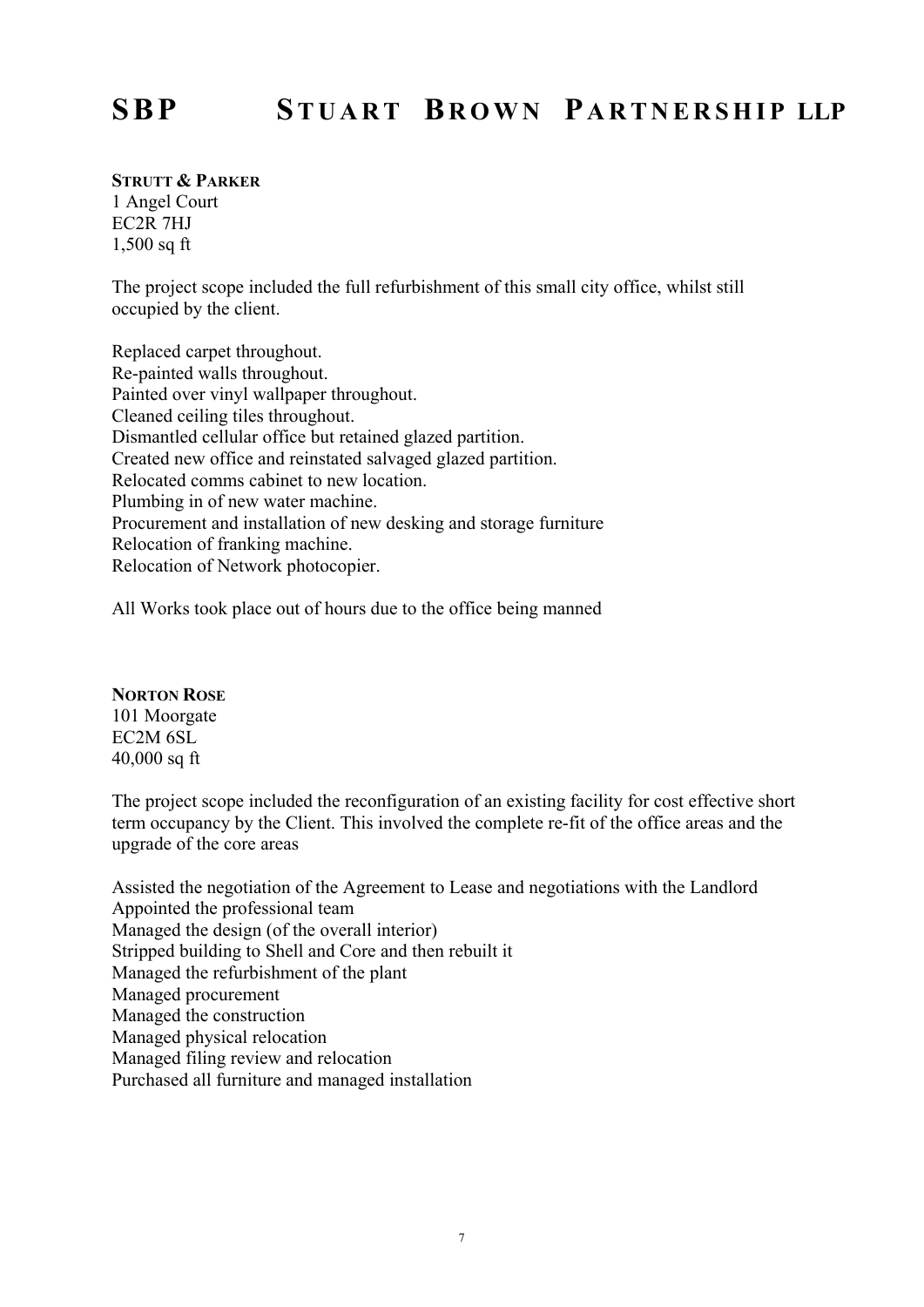#### BAE SYSTEMS

Sterling Square SW1Y 5AD 40,000 Sq Ft & 20,000 Sq Ft

The original project scope included the full fit out of 40,000 sq ft of BAE Systems headquarters at Sterling Square in 2000. The second project scope included the reconfiguration of 20,000 sq ft whilst BAE remained in occupation. Such works included space planning to increase the occupancy of the facility.

Sourced the building Assisted the negotiations with the Landlord Assisted in the negotiations for agreement to lease and the lease Appointed the professional team Managed the design Managed procurement Managed the construction Managed physical relocation Purchased all furniture and managed installation Co-ordinated all IT Installed and ensured highest security

**LOVELLS** 65 Holborn Viaduct EC1A 2DY 63,000 sq ft

.

The project scope included the provision of new structured cabling throughout, the reconfiguration and redecoration of existing offices and the replacement of a defective central plant

Monitored the Base Build by the Developer for the Client Assisted the negotiation of the development agreement and lease Appointed the professional team Managed the design (of the overall interior) Co-ordinated all IT Installed conference centre Managed procurement Managed the construction Decommissioned existing buildings Negotiated service agreements Installed kitchen and catering services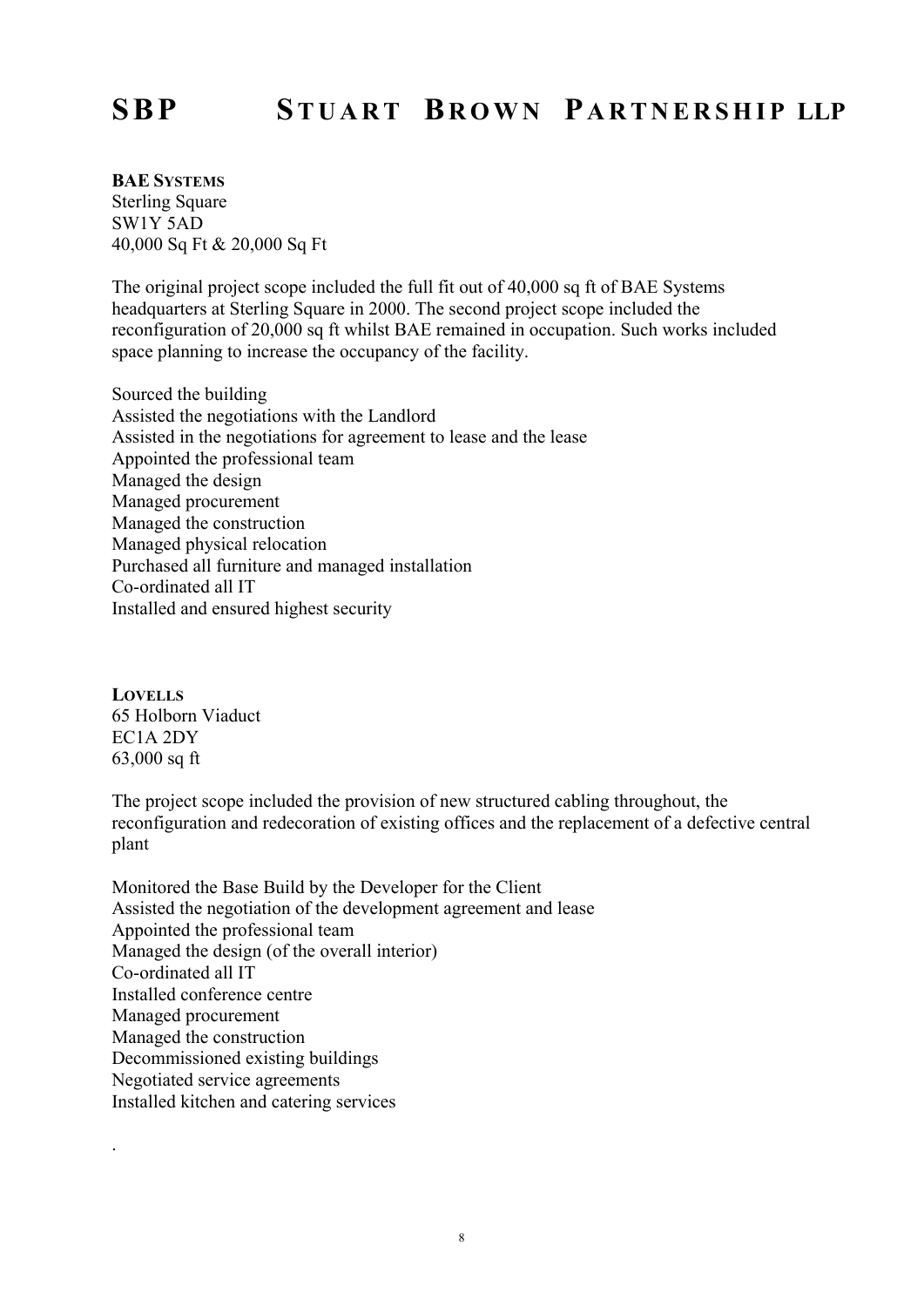#### PAST AND PRESENT CLIENTS INCLUDE

| A&L Goodbody, Dublin and London | Lehman Brothers International         |
|---------------------------------|---------------------------------------|
| ABN AMRO Holdings (UK) Ltd      | Limit                                 |
| Allen & Overy                   | Linklaters                            |
| Ashursts                        | Lowndes Lambert                       |
| <b>BAE</b> Systems              | Lovells                               |
| <b>BNP</b> Paribas              | Mayer Brown International             |
| <b>Brick Court Chambers</b>     | Merrill Lynch                         |
| <b>BSkyB</b>                    | Neville Russell                       |
| <b>Credit Suisse</b>            | Norton Rose                           |
| Dechert                         | <b>Office for National Statistics</b> |
| <b>DTZ</b>                      | Simmons & Simmons                     |
| Duchy of Lancaster Office       | Smith & Williamson                    |
| Ernst & Young                   | Société Générale                      |
| Forsters                        | Strutt & Parker                       |
| Frere Cholmeley Bischoff        | Swiss Re                              |
| GlaxoSmithKline                 | <b>UBS</b>                            |
| <b>Great Portland Estates</b>   | <b>UBS</b> Singapore                  |
| Grosvenor                       | Visa International                    |
| Herbert Smith                   | Vulcan Inc                            |
| JP Morgan Chase & Co            | Wilde Sapte                           |